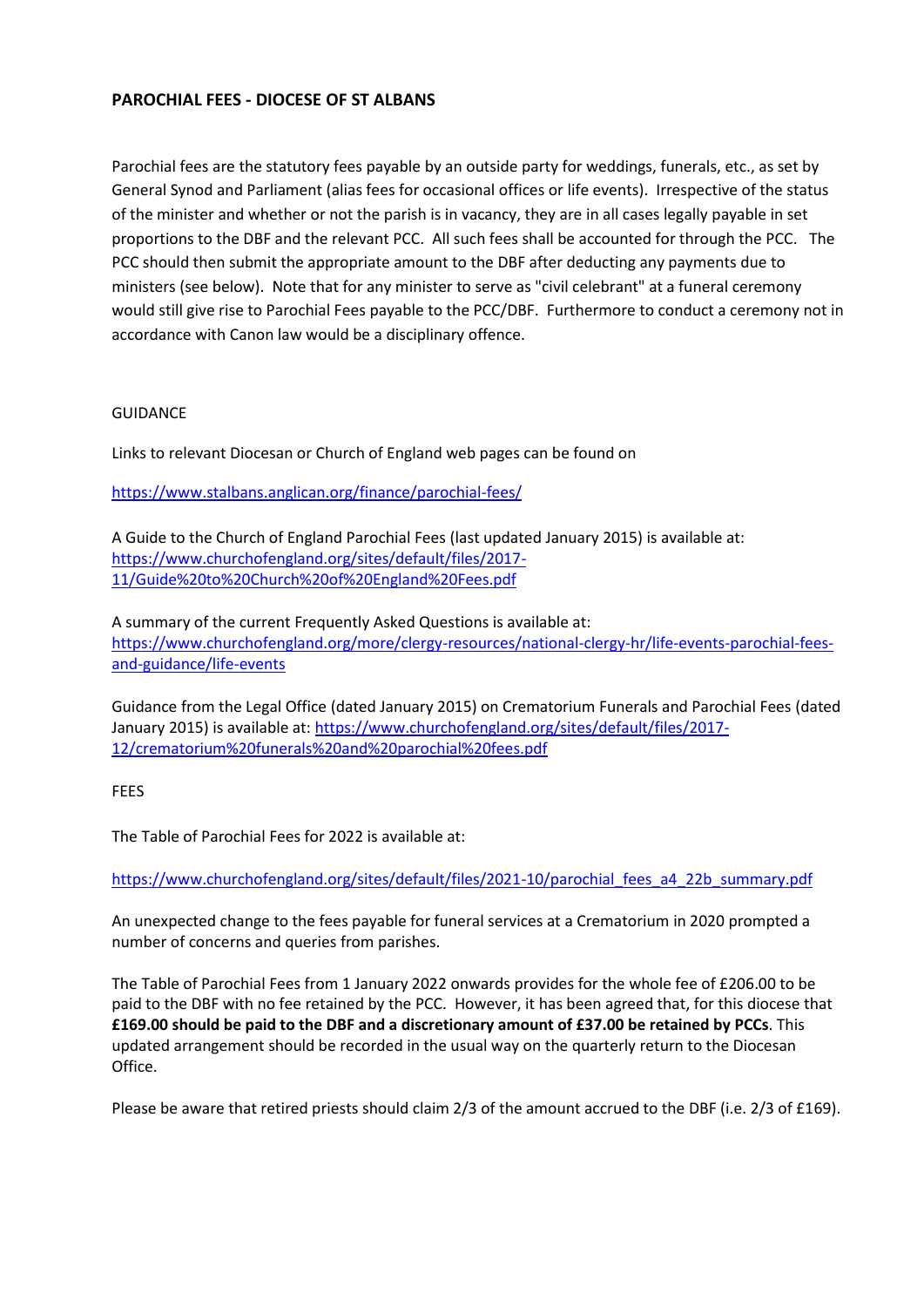## The Table of Parochial Fees (Short Summary) for 2021 is available at:

#### [https://www.churchofengland.org/sites/default/files/2021-04/Parochial%20Fees%20A4\\_22fromMAYsummary.pdf](https://www.churchofengland.org/sites/default/files/2021-04/Parochial%20Fees%20A4_22fromMAYsummary.pdf)

Where services are taken wholly at the crematorium, the PCC fee belongs to the PCC of the Parish on whose electoral roll the deceased was entered, otherwise the statutory 'PCC Fee' is payable to the parish in which the deceased was resident.

#### FORMS

Fees should be sent to the Diocesan Office using the following forms:

[Record of Parochial Fees \(pdf\)](https://www.stalbans.anglican.org/wp-content/uploads/downloads/Finance/recordofparochialfees2013.pdf)

### [Record of Parochial Feed \(excel\)](https://www.stalbans.anglican.org/wp-content/uploads/recordofparochialfees2016.xls)

### MINISTERS EXPENSES AND FEES

It is the policy of the diocese that no minister (clergy or lay) shall be out-of-pocket for expenses incurred in performing ministerial duties. In addition, within the rules specified below, the income of retired ministers may be supplemented by fees for duties performed.

#### EXPENSES

Expenses incurred in course of ministerial duties, including pastoral visits prior to or following a service, should be reimbursed by the PCC or other responsible body. These include actual travel expenses, mileage at [diocesan rates,](https://www.stalbans.anglican.org/finance/mileage-rates/) telephone costs or other administrative items within HMRC guidelines. These expenses should be reimbursed in full irrespective of any fee. A minister is recommended to refuse, or alternatively pass to the PCC, any amounts offered for expenses by an outside party in excess of HMRC guidelines which would otherwise be liable to income tax.

### PAROCHIAL FEES

In the case of retired clergy only (whether previously stipendiary or not), the diocesan DBF, has agreed that ⅔ of the DBF fee be paid to the minister and this shall be paid by the PCC before submitting the balance to the DBF. No minister may accept any Parochial Fee except this assigned proportion in the case of retired clergy.

### DIVINE WORSHIP FEES

Divine Worship fees are fees for retired stipendiary (but not other) clergy for conducting services other than weddings and funerals. A PCC or other church should offer such fees to all such clergy, whether visiting, resident, or habitual worshippers. The fee payable shall be 50% of the current parochial fee payable to the DBF for a funeral in church. For each subsequent service on the same day in the same parish or group of parishes the fee shall be 25% of the same parochial fee. The minister should be paid expenses as described above in addition to the fee.

Said services on weekdays may be the subject of individual arrangements at reduced rates.